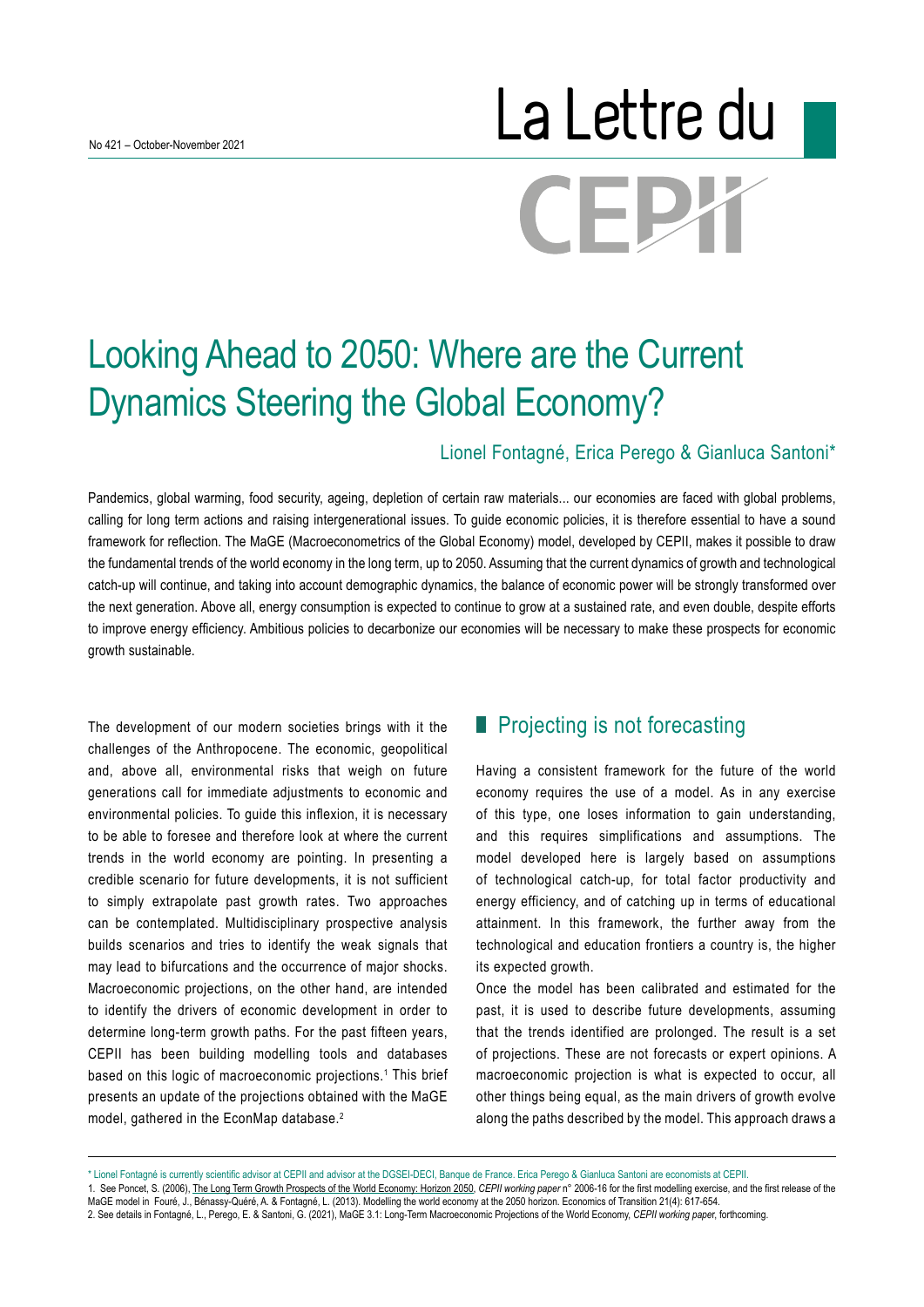scenario that ignores the unforeseen events and decisions that could disrupt countries' development pathways. For instance, the economic shock resulting from the Covid-19 pandemic is not included in these projections. The health crisis has led to the sharpest contraction of the world economy since World War II, and it is obviously unwise to assume that it will not have implications for future growth. However, in 2021, the expected effects on the long-term growth trajectories of economies are still a matter of conjecture; it is too early to judge how to incorporate them into our model.<sup>3</sup>

# **The macroeconomic framework**

The projections presented here are derived from the MaGE model, which combines three factors of production – labor, capital and energy – and two components of technical progress total factor productivity and energy efficiency.

The first step in the empirical analysis involves calibrating the parameters of the production functions and estimating the dynamics of factor accumulation and technical progress. The estimation of the functional relationships of the model is carried out for 166 countries over the period 1990 to 2017.

Labor-force growth is determined jointly by demographic trends and activity rates by gender and by five-year cohort. To predict the trend in these participation rates, it is necessary to estimate the dynamics of the female participation rate, which is rapidly evolving in some countries. The female participation rate is modelled as a function of secondary and tertiary education levels.

Capital accumulation is described by a permanent inventory approach, allowing for yearly investment and for the depreciation of capital stock. The model takes into account imperfect capital mobility, so that investment depends on national savings and the degree of financial openness of economies.

The improvement in the joint productivity of labor and capital (total factor productivity) is estimated by measuring the speed at which technological catch-up occurs. The latter depends on countries' level of education and their distance from the technology frontier (a moving average, for each year, of the productivity levels of the five leading countries over the previous five years). The productivity of countries at the technological frontier is assumed to grow at the average rate observed over the last 15 years. Energy consumption is a function of energy efficiency, GDP and the price of oil. It is assumed that energy efficiency depends on countries' standard of living, but that it also follows a process of convergence towards the frontier.

In addition, the change in education levels is modelled

as a convergence process, where the countries with the lowest education rates are progressively catching up. This convergence process is estimated for each world region and for each educational level.

In a second step, the evolutions of the variables not determined by the model must be imported for the years for which the projection is to be carried out: the demographic paths by country established by the United Nations ("central" scenario) and the long-term trends in energy prices provided by the International Energy Agency.

The final step is to combine these data with the set of functional relationships that were estimated or calibrated in the first step, in order to project the different variables of the model for each country and year until 2050. The global nature of the projections stems from the fact that the dynamics of education, productivity and energy efficiency are interdependent across countries. In addition, there is a requirement of global current account closure, which ensures that international flows of savings wash out at the global level.

The projections presented here are in volume terms, at 2011 prices and exchange rates. They do not include valuation effects that would further amplify the growth of emerging countries. Such a comparison in volume is more appropriate when it comes to describing the consumption of raw materials and energy.

## When No. 10 in the class overtakes No. 1

If there are no major inflexions in the course of the world economy, how will it be transformed within a generation, by 2050? Of course, we expect to see the continued rise of China, catching up and overtaking the United States. But at what pace and in what proportion? And what are the mechanisms underlying this catching up?

A generation ago, in 1990, the US accounted for nine times the GDP of China, while France weighed the equivalent of "two Chinas". In 2020, China's GDP is 72% of US GDP and more than four times that of France, making it the world's second largest economy in terms of GDP. It has overtaken Japan, whose GDP is now only 37% of the United States', against 59% in 1990. By 2050, China is expected to overtake the United States by a wide margin: its economic size would be 44% larger. As Figure 1 illustrates, this overtaking is expected in 2031. This near-term prospect sheds light on the deterioration of Sino-American trade and diplomatic relations, but should not mask other major disruptions in the

<sup>3.</sup> In its 2010 exercise, the CEPII initiated projections in 2013 and used the IMF's forecasts for the period 2008–2012, rather than actual data, on the assumption that the financial crisis would be "absorbed" by the world economy by that time. But this forces the GDP taken into account to be disconnected from its determinants during the period considered. We adopt a different approach this time; data are observed up to 2017; projections start in 2018 and are benchmarked against IMF forecasts for the period 2019–2024 as published before the Covid crisis in July 2019. Our projections are broadly in line with those of the IMF for the first few years of the exercise.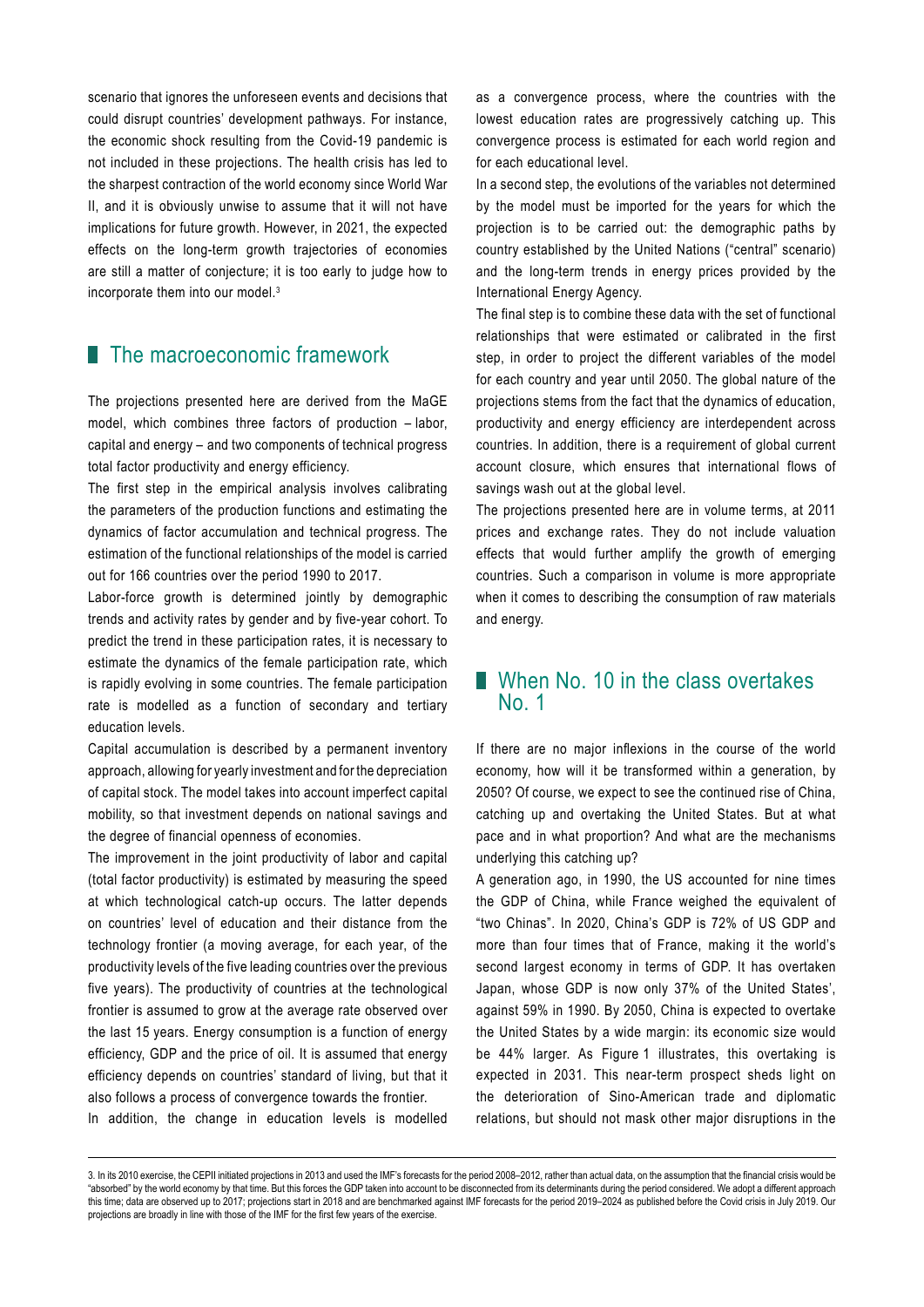



Source: Authors' calculations based on the EconMAP 3.1 database.

global balance of power. The other ifast-growing country is India, which has overtaken its former colonizer in a generation and moved up 10 places in the international ranking. As it continues catching up economically, India is expected to be the world's third largest economy by 2050 (fourth if the EU-27 is considered as a whole), with a GDP three times that of the United Kingdom. The other three major emerging countries in the BRICS group – Brazil, Russia and South Africa – do not seem to be on the path to comparable success. On the other hand, Nigeria and Indonesia are expected to grow rapidly and their GDPs to exceed those of most European countries. These two countries could become the seventh and eighth largest economies in the world by 2050 (Table 1).

To understand the mechanisms at work and to design the resulting policy options, it is necessary to examine the contribution of the various engines of growth. Table 1 proposes, for the 10 largest economies in 2050, a breakdown

Table 1 – Technical progress is the main driver of growth between 2020 and 2050 of the 10 largest economies

|                |                      |                      | Annual<br>average<br>growth rate<br>$(\%)$ | Rank<br>variation | Contribution to GDP growth            |                |        |        |
|----------------|----------------------|----------------------|--------------------------------------------|-------------------|---------------------------------------|----------------|--------|--------|
|                |                      | GDP growth<br>$(\%)$ |                                            |                   | Labour<br>and Capital<br>productivity | Capital        | Labour | Energy |
| 1              | China                | 230                  | 4,1                                        | $+1$              | 171                                   | 83             | $-21$  | $-2.2$ |
| $\overline{2}$ | <b>United States</b> | 65                   | 1,7                                        | $-1$              | 35                                    | 21             | 9      | $-0.5$ |
| 3              | India                | 403                  | 5,5                                        | $+2$              | 236                                   | 132            | 39     | $-4.5$ |
| 4              | Japan                | 23                   | 0,7                                        | $-1$              | 36                                    | $\overline{7}$ | $-19$  | $-0.2$ |
| 5              | Germany              | 24                   | 0,7                                        | $-1$              | 24                                    | 9              | $-10$  | $-0.3$ |
| 6              | United Kingdom       | 58                   | 1,5                                        | 0                 | 36                                    | 16             | 5      | $-0.2$ |
| 7              | Nigeria              | 837                  | 7,7                                        | $+17$             | 409                                   | 222            | 208    | $-2.7$ |
| 8              | Indonesia            | 195                  | 3,7                                        | +8                | 103                                   | 61             | 31     | $-1.2$ |
| 9              | France               | 27                   | 0,8                                        | $-2$              | 18                                    | 9              | 0.3    | $-0.3$ |
| 10             | Turkev               | 143                  | 3,0                                        | $+7$              | 82                                    | 49             | 12     | $-0.8$ |

Note: The Energy column gives the contribution of the energy factor combining energy efficiency and energy consumption

Interpretation: Productivity growth contributes 35 percentage points to the 65% increase in US GDP between 2020 and 2050; 21 percentage points are contributed by capital accumulation and 9 percentage points by active population growth; the negative contribution of the energy factor is negligible.

Source: Authors' calculations based on EconMap 3.1 database.

of the contribution to growth between 2020 and 2050 of each component of GDP. Unsurprisingly, technical progress plays an essential role. This is true for emerging countries such as China, India and Indonesia, whose economic size increases largely because of technological catch-up and investment in education. Overall productivity is increasing by 236%, 171% and 103% respectively in the latter countries. The expected productivity gains are also spectacular in Nigeria, because of the catch-up margin allowed by its very low initial level. Productivity growth is naturally not as strong for countries close to the technological frontier. However, it continues to play an essential driving role. Projections indicate productivity growth of 35% in the United States, 24% in Germany and 18% in France, with the United Kingdom expected to see the most sustained growth (36%), due to the effort to make up its productivity deficit, a dynamism expected to hold in the coming decades.

The entry of Nigeria and Indonesia into the world's top 10 in 2050 also reminds us that demography is one of the drivers of long-term growth. In the extreme case of Nigeria, laborforce growth accounts for a quarter of economic growth over a generation. Conversely, in several countries growth is hampered by adverse demography. This is the case in China, where the effects of an ageing population will begin to be visible, but even more so in Germany and Japan: in these two countries, demography cancels out between 30% and 45% of the growth drawn from the other engines of economic development. The problem is particularly acute in Japan where, unlike China and Germany, capital accumulation is not sufficient to offset the decline in the labor force.

## ■ What about the planet?

Large economies with rapidly increasing populations and purchasing power will put mounting pressure on the world's resources. This pressure is multidimensional: it concerns in particular the use of raw materials, land for food, energy, emissions of greenhouse gases and pollutants, and waste. Ultimately, energy consumption – the outcome of economic activity and energy efficiency – is a good indicator of the environmental impact of growth.

An essential leverage for achieving sustainable growth is the decoupling of growth from energy consumption. According to projections, the productive systems of the world's leading economies should continue to become less energy-intensive (Figure 2). The orders of magnitude are not negligible. The EU27 is expected to increase its GDP by 26% in 2050 with the same amount of energy consumed as in 2020. This figure exceeds 30% for the United States. The gains are somewhat less spectacular in emerging countries, but still significant: by 2050, the energy consumption of 2020 should produce 24% more GDP in China and 18% in India.